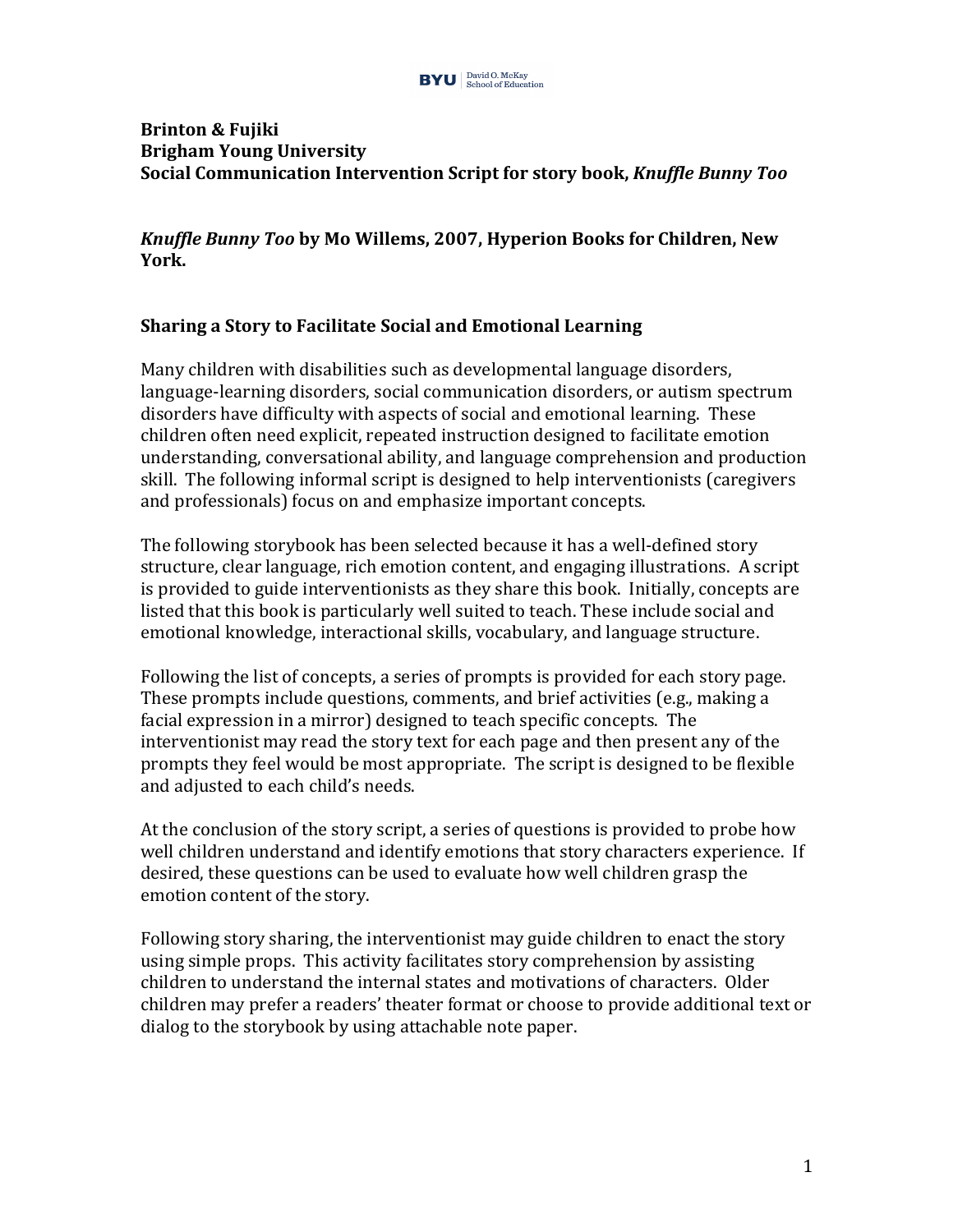## **Brinton & Fujiki Brigham Young University Social Communication Intervention Script for story book,** *Knuffle Bunny Too*

## *Knuffle Bunny Too* by Mo Willems, 2007, Hyperion Books for Children, New **York.**

## **Concepts to stress**

- 1. **Emotions experienced:** happy, excited, sad, jealous, worried, mad, scared, disgusted, relieved
- **2.** Anticipating the emotions that a situation may elicit
- **3.** The importance of reading facial expressions of emotion
- **4. Define** *jealous, worried*
- **5. Understanding mixed emotions—e.g., jealous and angry**
- **6. Anticipating/understanding how another person feels**
- **7.** Prosocial behavior: Understanding how others feel. (Empathy) We can change the way we feel about people when we get to know them.
- **8. Prosocial behavior: accepting others, getting to know others, sharing, cooperating**
- **9. Structural: complete simple sentence forms, complex sentences with** causal connections (but, if, so, because)

**Intro: Cover and Title Page— Look, this is a book about a little girl named** Trixie. In the last book about Trixie, Trixie was so little that she could not talk **yet.** Now, Trixie can talk. She is old enough to go to school. Remember that **Trixie has a toy bunny named Knuffle Bunny? Trixie thinks that her Knuffle bunny** is the most special bunny in the whole world. Trixie will meet a girl named Sonja. Sonja has a Knuffle Bunny too. We will learn about how Trixie feels when she sees Sonja's bunny. Trixie and Sonja will have to solve a problem. Let's think about how Trixie and Sonja feel in this story.

# Page 1 (Title Page)

Look at these pictures. Here is Trixie's family again.

What do you think this book is about?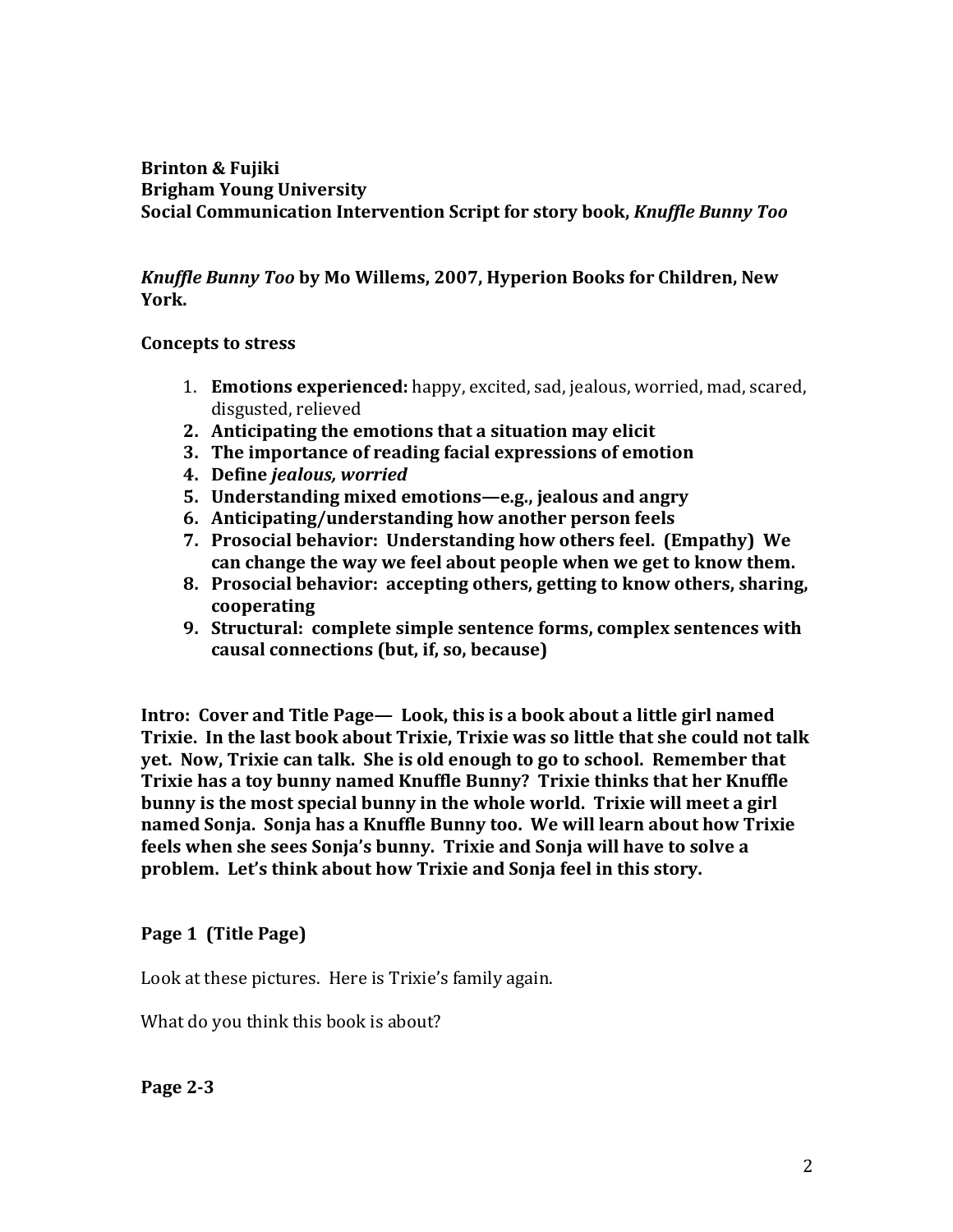Read: "One morning..."

Trixie has grown up a lot, hasn't she? Now she can talk a lot.

Look at Trixie. How does she feel?

Where do you think she is going? (Trixie is happy and excited because she is going to see her friends.)

## Page 4

Read: "...then I'll show..."

Wow! Trixie is talking a lot!

Look at Trixie—how does she feel? Why? (She is excited to take her Knuffle Bunny someplace—speculate where they might be going.)

What does Trixie want to do? (She wants to show Knuffle Bunny to her friends.)

#### Page 5

Read: "Trixie was excited..."

Why is Trixie so excited? (She is excited because she is taking her Knuffle Bunny somewhere special/to show her friends.)

Have you ever been really excited to show something to someone?

## **Page 6-7**

Read: "School"

You were right. Trixie is going to school. What does Trixie want to do at school? (Trixie wants to show her friends her Knuffle Bunny.)

How does Trixie feel? 

How about the other kids?

Do you think they like school? (The kids are all happy because they like school.)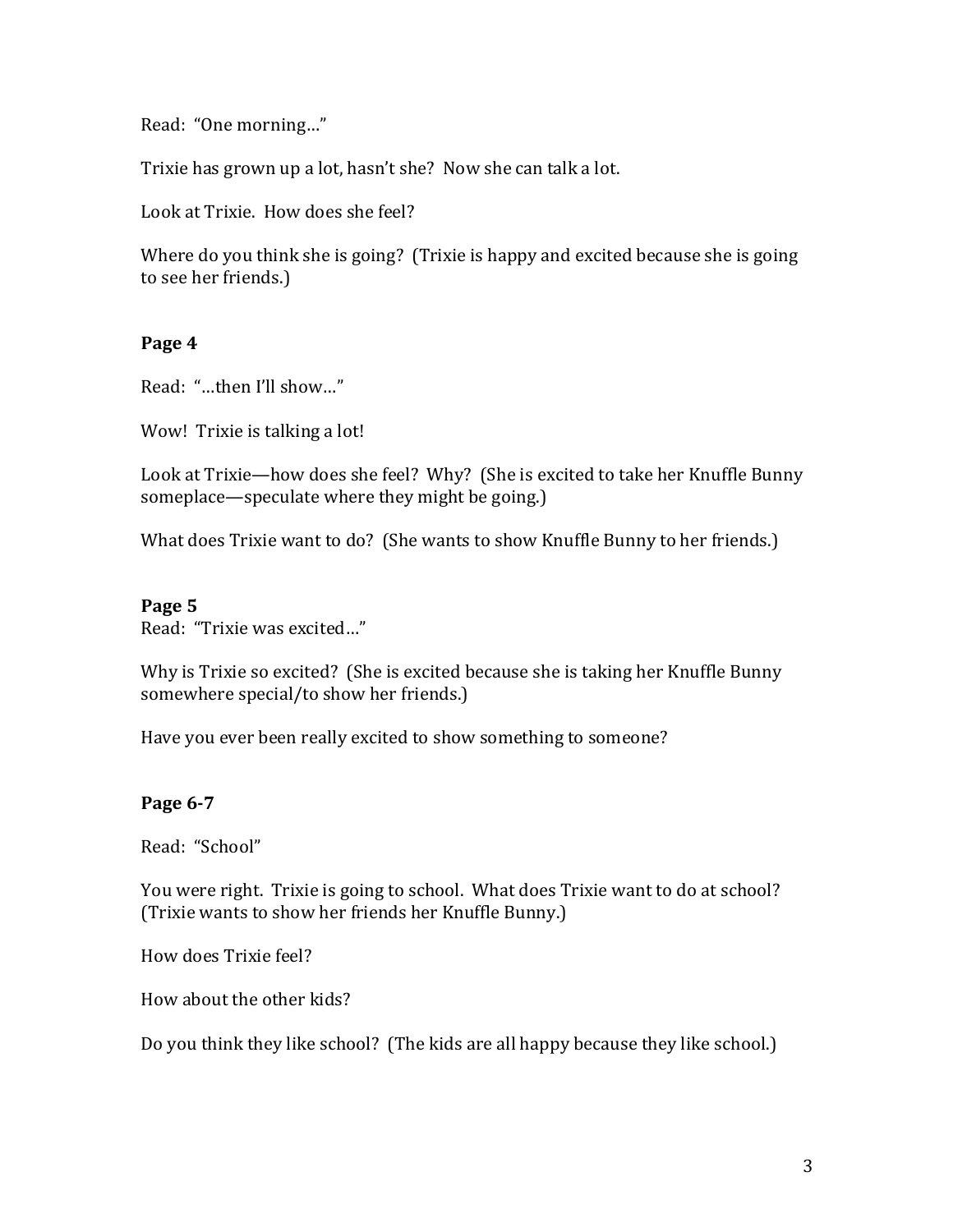# **Page 8**

Read: "Trixie couldn't wait..."

Look at Trixie's face ( $1^{st}$  picture). How does she feel? (Happy/excited.)

## **Page 9**

Read: "but just as her daddy..."

Look at Trixie's face here. How does she feel? (Unhappy, worried/shocked/bad surprise.)

Why do you think Trixie feels that way?

# **Page 10-11**

(Point to each picture.)

Read: "Suddenly..."

Who is this? (Sonja.)

What does Sonja have? (A Knuffle Bunny just like Trixie's.)

Look at Sonja. How does she feel? (Maybe a little mad—look at her eyes.)

Can you make a face like Sonja's? (Use mirror.)

Look at Trixie. How does she feel? (Sad/disappointed—maybe she feels bad surprise.)

Why does Trixie feel that way? (Trixie feels sad because Sonja has a Knuffle Bunny too. Trixie wants to have the only Knuffle Bunny in the world.)

How do you think Sonja feels about her bunny? (Discuss the fact that Sonja thinks her bunny is the most special too.)

# **Page 12-13**

Read: "The morning did not go well..."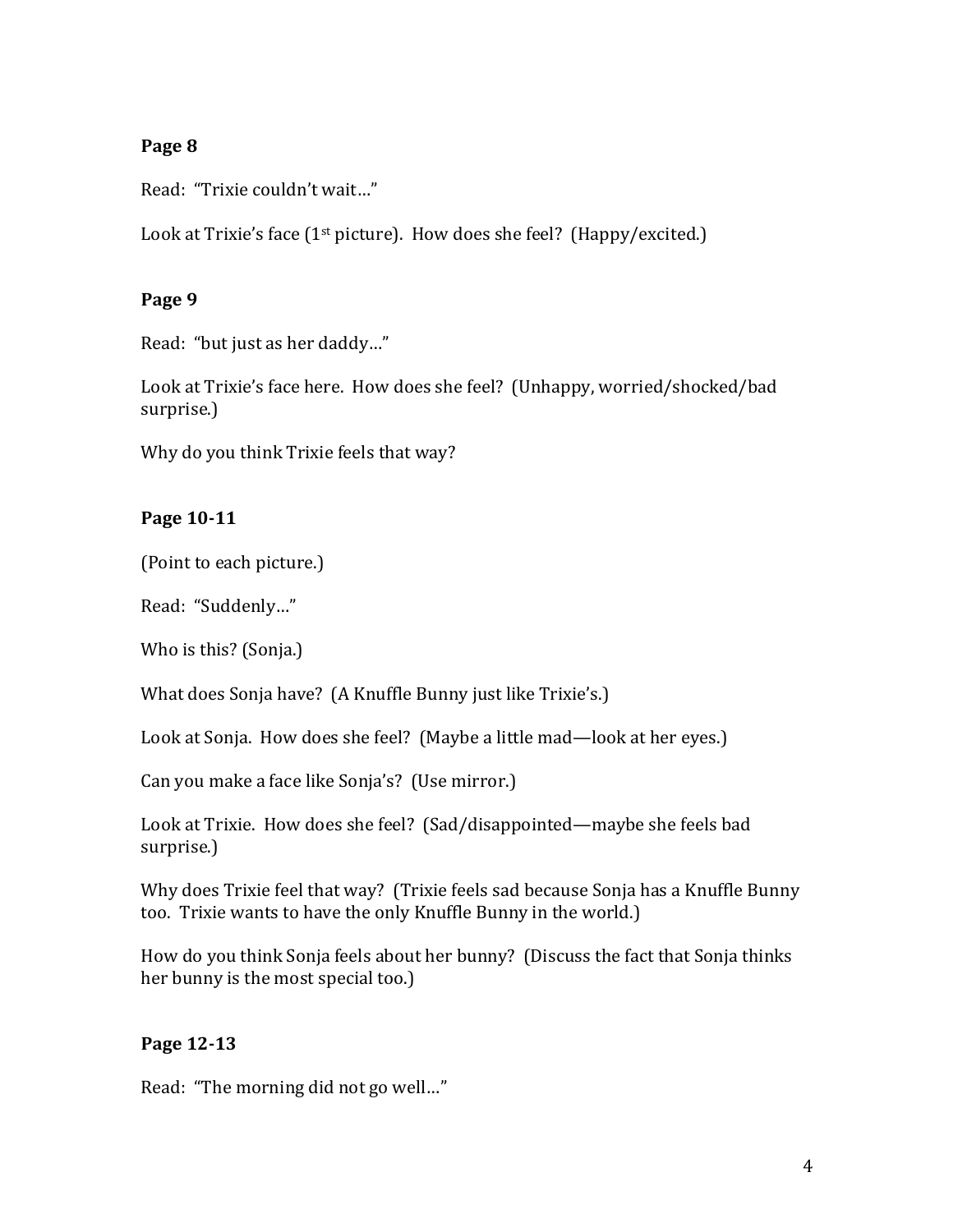Look at Sonja and Trixie (picture #1). How do they feel? (Mad/angry.)

Why do you think they feel mad? (They are mad because they each have the same bunny.) 

Wow! Trixie says Kuhnuffle Bunny and Sonja says Nuffle Bunny. (picture #2, Kuhnuffle.) They do not agree. How do they look? (Mad.)

What is Sonja doing (picture  $#3$ )? (Telling the other kids about her Knuffle Bunny.)

What is Trixie doing? (Sitting by herself.) How does Trixie look? (Mad/sad.)

I think Trixie is feeling jealous of Sonja. (Define jealous—when someone else has something you wish you had or when someone does something you want to do. Give example, ask for personal example.)

What are Trixie and Sonja doing (picure  $#4$ )? (Fighting/arguing.)

How does the teacher feel about that? (She feels sad/unhappy/worried because the girls are fighting.)

Pretend you are the teacher. What would you do? What would you say to Trixie and Sonja?

What did the teacher do (picture  $#5$ )? Why? (She took away the Knuffle Bunnies because the girls were fighting about them.)

How do Trixie and Sonja feel? (They are so sad because the teacher took their bunnies.)

What do you think will happen?

# **Page 14-15**

Read: "when the school bell rang..."

Look at Trixie's face here (p. 14). How does she feel? (Happy.) How about Sonja?

The girls are happy because they have their bunnies back.

# **Page 16-17**

Read: "Then, before she knew it..."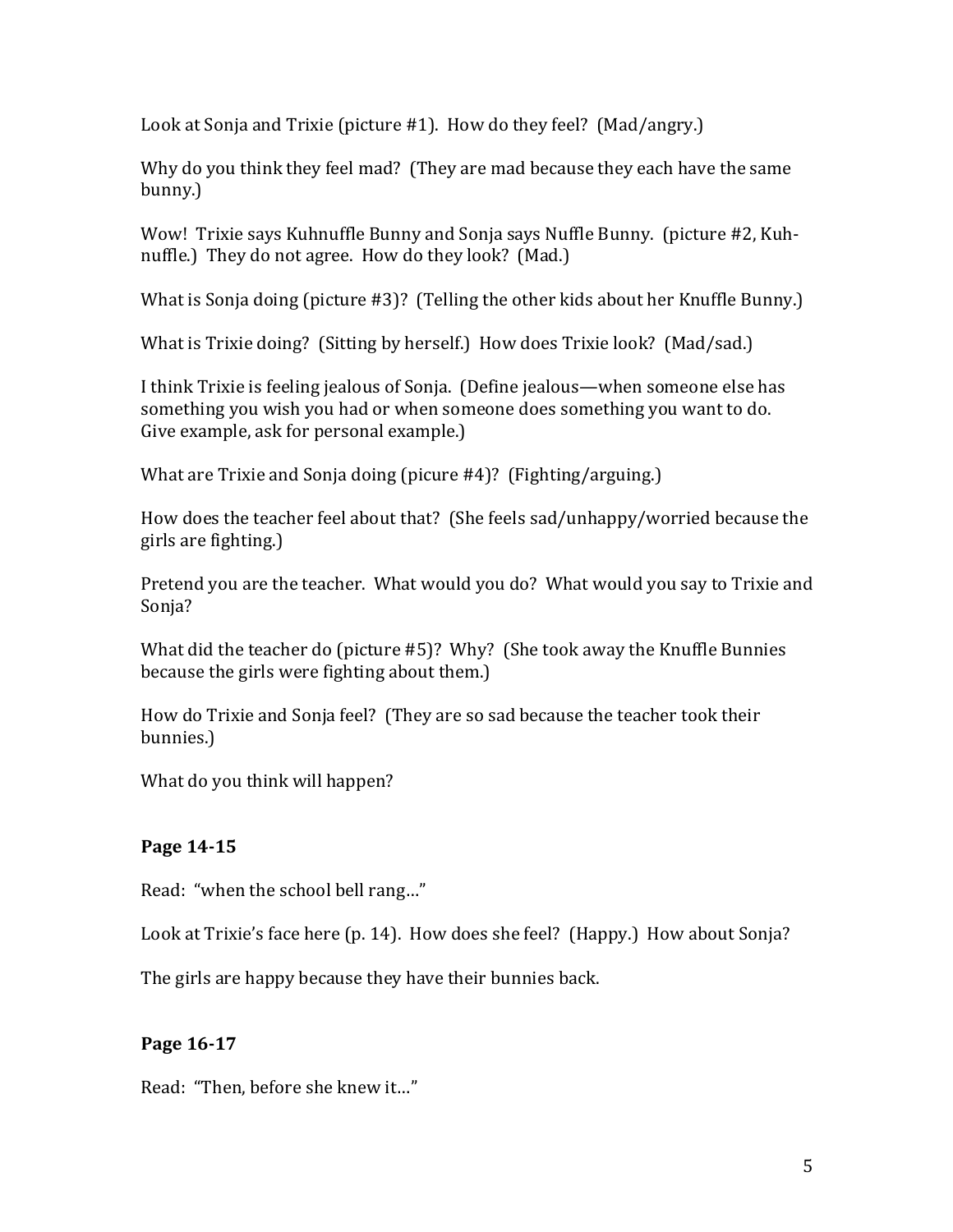(Point to each picture, note emotions.)

Trixie feels happy because she is playing.

Trixie feels a little sad because she has to go home.

Look at Trixie's face here  $(p. 17, picture #1)$ . How does she feel?

Why? (She feels disgusted because she does not like her dinner. She thinks it is yucky.) 

(Define "devoured.")

Trixie loves her dessert, doesn't she?

(Have child make each face and contrast these emotions—happy, sad, disgusted, happy/excited. Use mirror.)

# **Page 18-19**

Read: "and tried to escape..."

Look, Trixie and her parents are pretending (p. 18). That looks like fun.

Trixie is comfortable in bed (p. 19). How does she feel? (She feels happy.)

# **Page 20-21**

Read: "But a few hours later..."

Look at each picture.

Oh wow! What happened?

What do you think Trixie realized? (Speculate, but note that maybe we don't know yet.) 

Point to last picture—How does Trixie feel? (Scared/afraid/terrified [define terrified—really, really scared or afraid]/very upset.])

Why do you think Trixie feels that way?

Let's see what happens...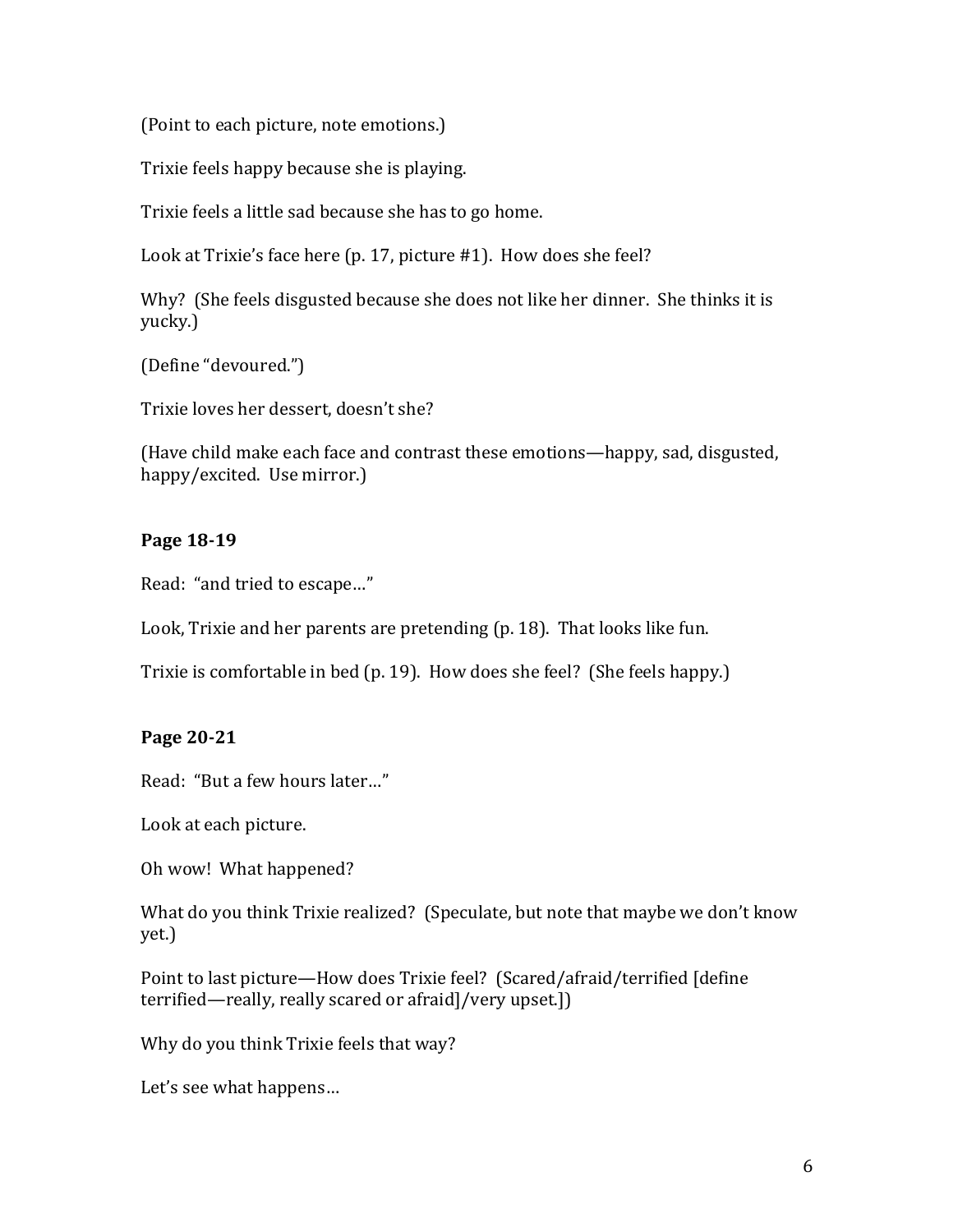## **Page 22-23**

Read: "Trixie marched..."

What did Trixie realize? (Trixie realized she does not have her own bunny.)

(Talk about how Trixie might know it is not her bunny. It might look a little different or feel a little different or smell a little different.)

What do you think happened with the bunnies at school? (The teacher mixed them up.)

How does Trixie feel?

Wait, what about Sonja? How do you think Sonja feels right now?

What do you think will happen?

## **Page 24-25**

Read: "Trixie's daddy..."

What does Daddy want to do  $(p. 24)$ ? (Daddy wants to wait until morning because he is tired.)

How does Trixie feel? (She is sad/upset/worried because she does not have her own bunny.)

Is there a problem here? (Yes, Trixie does not have her own bunny.)

Where is Trixie's bunny? (Sonja probably has Trixie's bunny.)

How did this happen? (The bunnies got mixed up at school.)

(Look at each of the 4 pictures on p. 25.)

How does Daddy feel? (He is hopeful that he will not have to get up. He sees Trixie's face and Mommy's face. He knows they will not be happy if he does not try to solve the problem.)

## **Page 26-27**

Read: "Before he even made it..."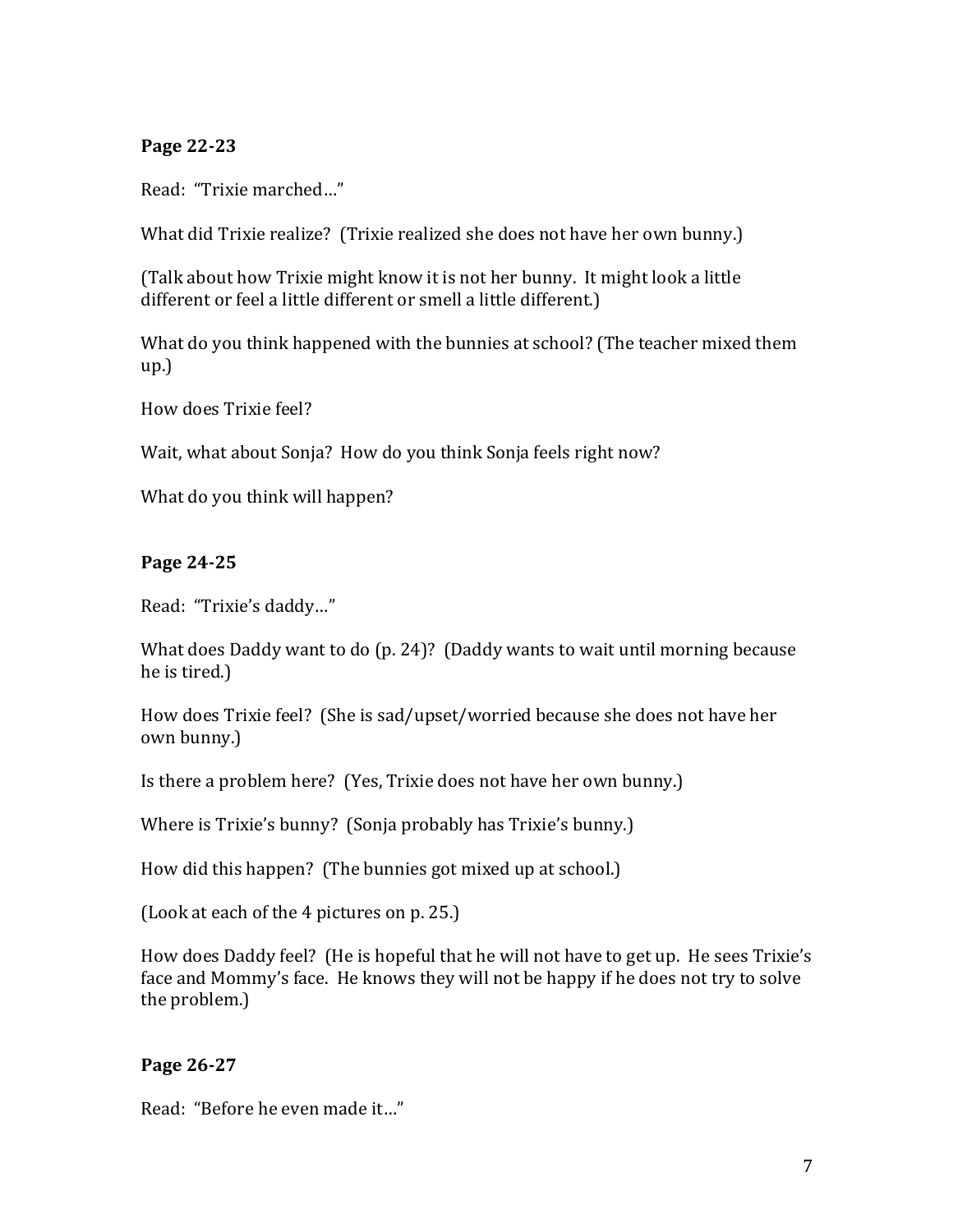## What happened here?

Who do you think is on the phone? (Sonja's daddy.)

What do you think happened at Sonja's house? (Discuss the fact that Sonja also realized she did not have her bunny. Sonja figured out that Trixie must have her bunny. She was very upset so her daddy called Trixie's family to try to get her bunny back.)

#### **Page 28-29**

Read: "We have yours"

What happened here?

Do you know what arrangements are? (Plan.)

Trixie's daddy and Sonja's daddy made a plan.

What do you think the plan is?

#### **Page 30-31**

Read: "Trixie and her daddy..."

What is happening here?

How does Daddy feel? (He looks a little scared because it is so late and so dark.)

How does Trixie feel here? (She is worried and anxious to get her bunny.)

What do you think will happen?

#### **Page 32-33**

Read: "Trixie did not want to be late..."

How do Trixie and Sonja feel? (They feel worried and anxious to get their bunnies back.)

(Talk about the fact that it is very late and very dark and it looks a little scary. They want the bunnies back so badly that they will go out in the middle of the night.)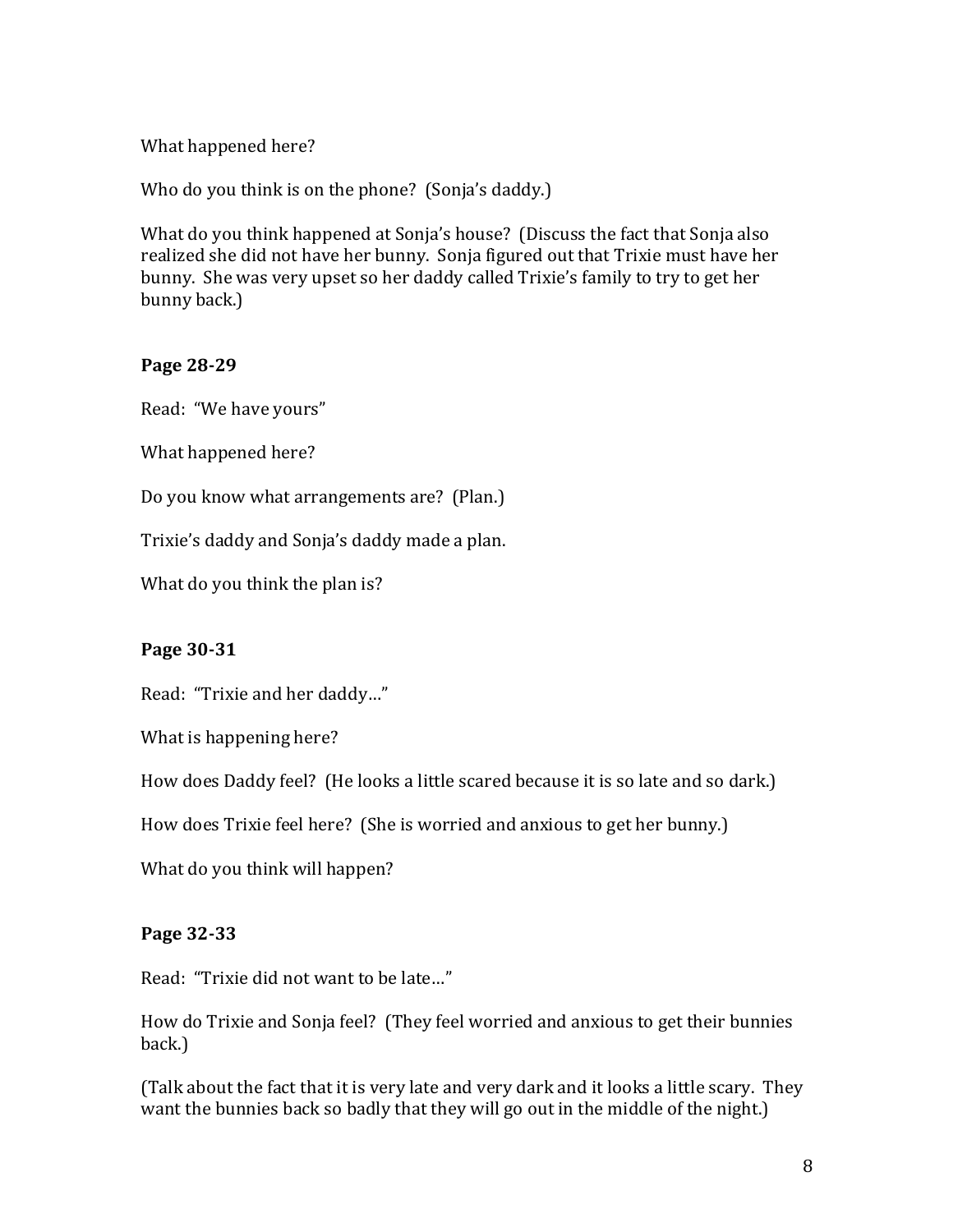#### **Page 34-35**

Read: "There was an exchange..."

What is an exchange? (Trade.)

How do Trixie and Sonja feel? (They feel very happy and relieved because they have their own bunnies back.)

#### **Page 36-37**

Read: "I was so worried..."

How did Trixie and Sonja feel? (They were both worried about their bunnies.)

Trixie knows that Sonja was worried. Sonja knows that Trixie was worried.

Trixie felt sad for Sonja. Sonja felt sad for Trixie.

Trixie and Sonja knew how each other felt.

Sonja was glad that Trixie got her bunny back.

Look (last picture), here they are laughing together.

#### **Page 38-39**

Read: "And that is how..."

What happened? (Trixie and Sonja are now friends.)

Why do you think they are friends? (They knew how each other felt. Talk about the fact that Trixie does not feel jealous of Sonja anymore.)

#### **Page 40-41**

Read: "Epilogue..."

What happened here?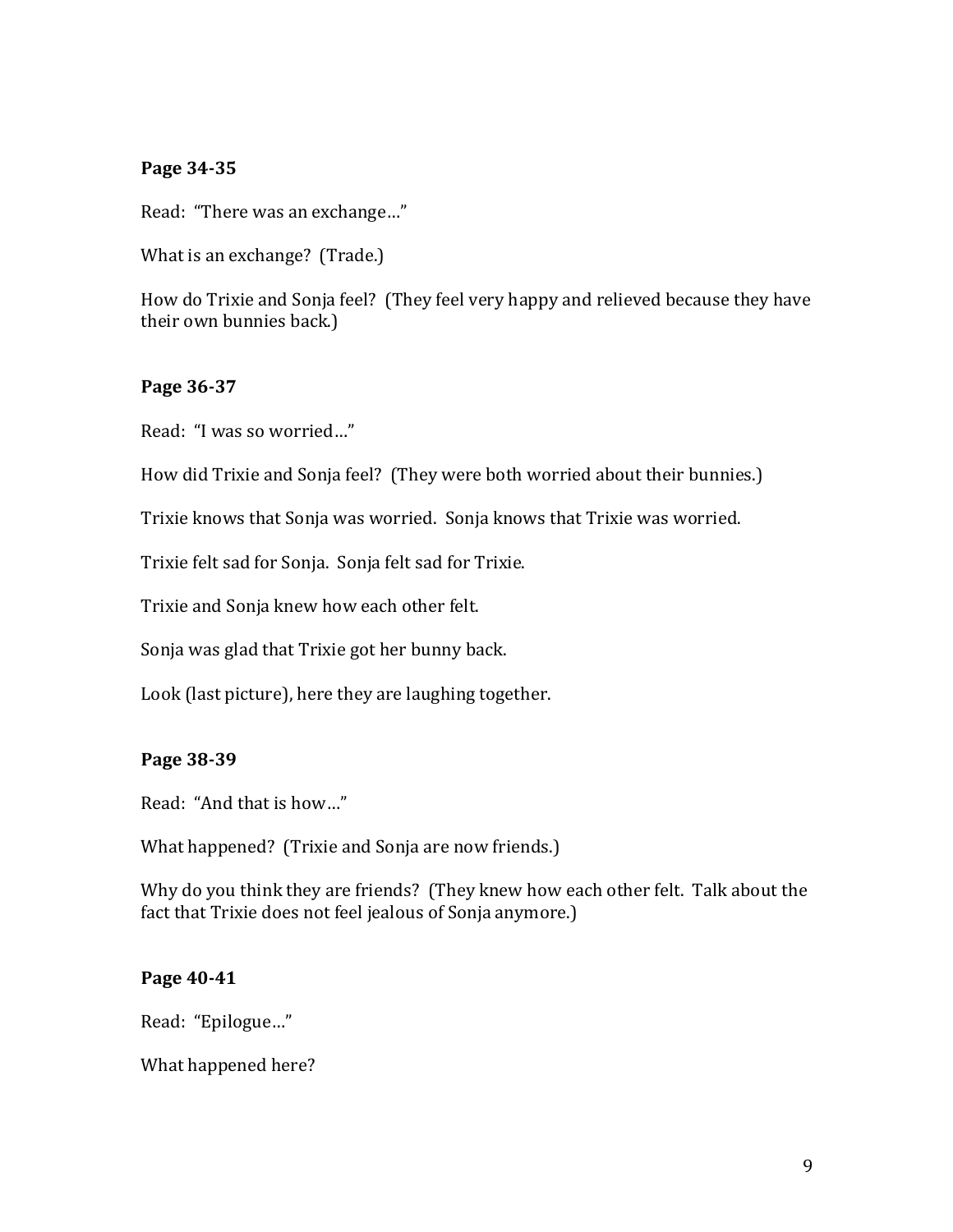Look at the daddies. How do they feel? (They look so tired because they were up all night.)

Trixie and Sonja are now friends. They want to play together because they are friends.

Look, now they even want to share their bunnies. Friends share toys with each other, don't they?

Look at the daddies' faces (p. 41). How do they feel? (Confused.)

Why do the daddies feel confused? (The girls had to have their own bunnies last night, but now they will share and trade bunnies.)

## **Summary:**

(Use cloze procedures so child can help summarize.)

**Trixie still loved her Knuffle Bunny. She thought it was the only Knuffle Bunny** in the whole world. She was very excited to take Knuffle Bunny to school to show the other children. When Trixie got to school, she saw Sonja. Sonja had a Knuffle Bunny too. Trixie felt jealous because Sonja had a bunny too. The girls fought and argued. The teacher took the bunnies away, and gave them back when school was over. Late at night, Trixie realized that she did not have her own bunny. She felt so sad and worried about her bunny. Sonja felt sad and worried about her bunny too. Trixie and her daddy met Sonja and her daddy. They traded bunnies. Sonja and Trixie were so happy and relieved to have their own bunnies back! Trixie realized that Sonja had been very worried about her bunny. Sonja realized that Trixie had been very worried about her bunny. Trixie did not feel jealous any more. The girls were friends.

# **Follow-up probes**

**Probe #1, p. 4,** Look at Trixie. How does she feel?

Why does she feel\_\_\_\_\_\_\_\_\_\_?

Ask both questions first, but if the emotion response is wrong, say:

OR, she might feel happy. Trixie is happy/excited because she is taking her bunny to school.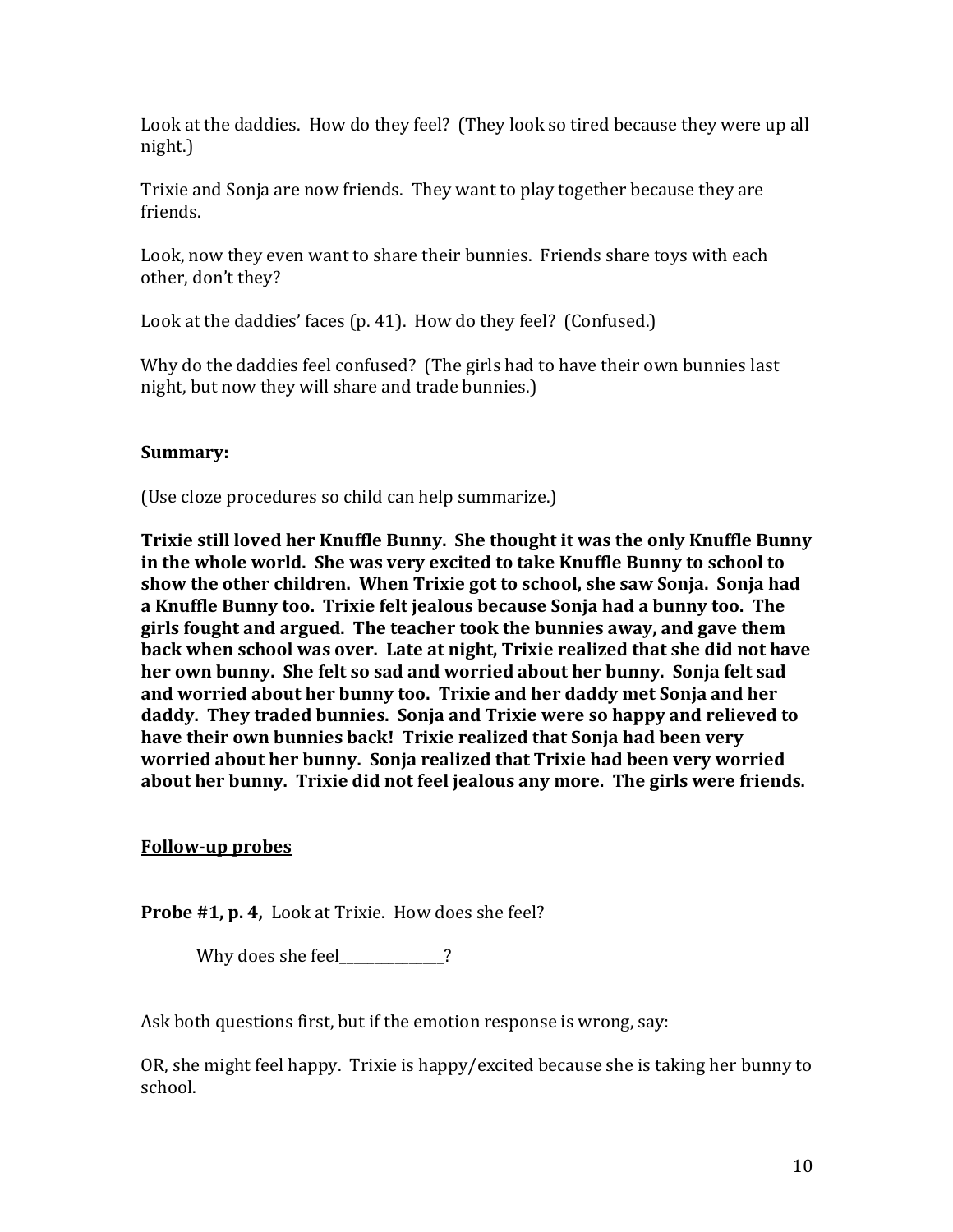**Probe #2, p. 17(first picture),** Look at Trixie. How does she feel?

Why does she feel  $\overline{\phantom{a}}$  ?

Ask both questions first, but if the emotion response is wrong, say:

OR, she might feel disgusted. She feels disgusted because her dinner tastes yucky.

**Probe #3, p. 24,** Look at Trixie. How does she feel?

Why does she feel 2

Ask both questions first, but if the emotion response is wrong, say:

OR, she might feel scared or worried. Trixie is scared or worried because she does not have her bunny.

**Probe # 4, p. 30**, Look at Trixie. How does she feel?

Why does she feel\_\_\_\_\_\_\_\_\_\_?

Ask both questions, but if the emotion response is wrong, say:

OR, she might feel scared/worried. Trixie is scared and anxious about her bunny.

**Probe #5, p. 35,** Look at Trixie and Sonja. How do they feel?

Why do they feel 2

Ask both questions first, but if the emotion response is wrong, say:

OR, they might feel happy and relieved. Trixie and Sonja are happy and relieved to get their bunnies back.

**Probe #6 p. 36** Look at Trixie. How does she feel?